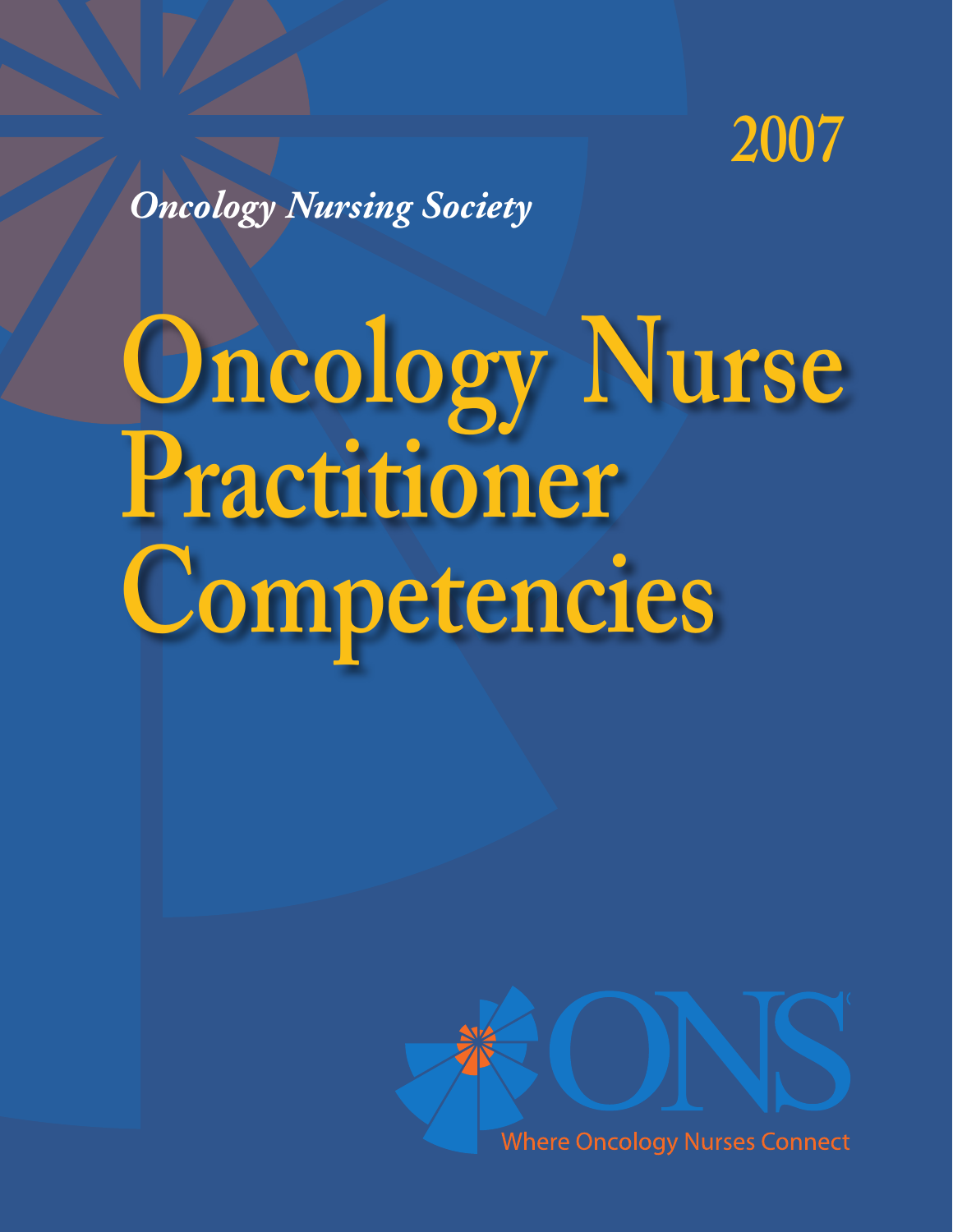# **Oncology Nurse Practitioner Competencies**

### **National Panel Members**

**Susan M. Cohen, DSN, APRN, FAAN** National Organization of Nurse Practitioner Faculties

**Kelly A. Goudreau, DSN, RN, CNS** National Association of Clinical Nurse Specialists

**M. Tish Knobf, PhD, RN, AOCN®** Yale University School of Nursing

**Deborah B. McGuire, PhD, RN, FAAN** University of Maryland

**Julie A. Ponto, PhD(c), RN, APRN-BC, AOCN®** Oncology Nursing Certification Corporation

**Margaret Quinn Rosenzweig, PhD, APRN-BC, AOCNP®** University of Pittsburgh School of Nursing

**Joan M. Stanley, PhD, RN, CRNP, FAAN** American Association of Colleges of Nursing

### **Staff**

**Laura Fennimore, RN, MSN** Oncology Nursing Society

**Barbara Sigler, RN, MNEd** Oncology Nursing Society

**Cynthia Miller Murphy, RN, MSN, CAE** Oncology Nursing Certification Corporation

Copyright © 2007 by the Oncology Nursing Society. All rights reserved. For permission to reprint, adapt, post online, or otherwise reuse at your institution, please email pubpermissions@ons.org.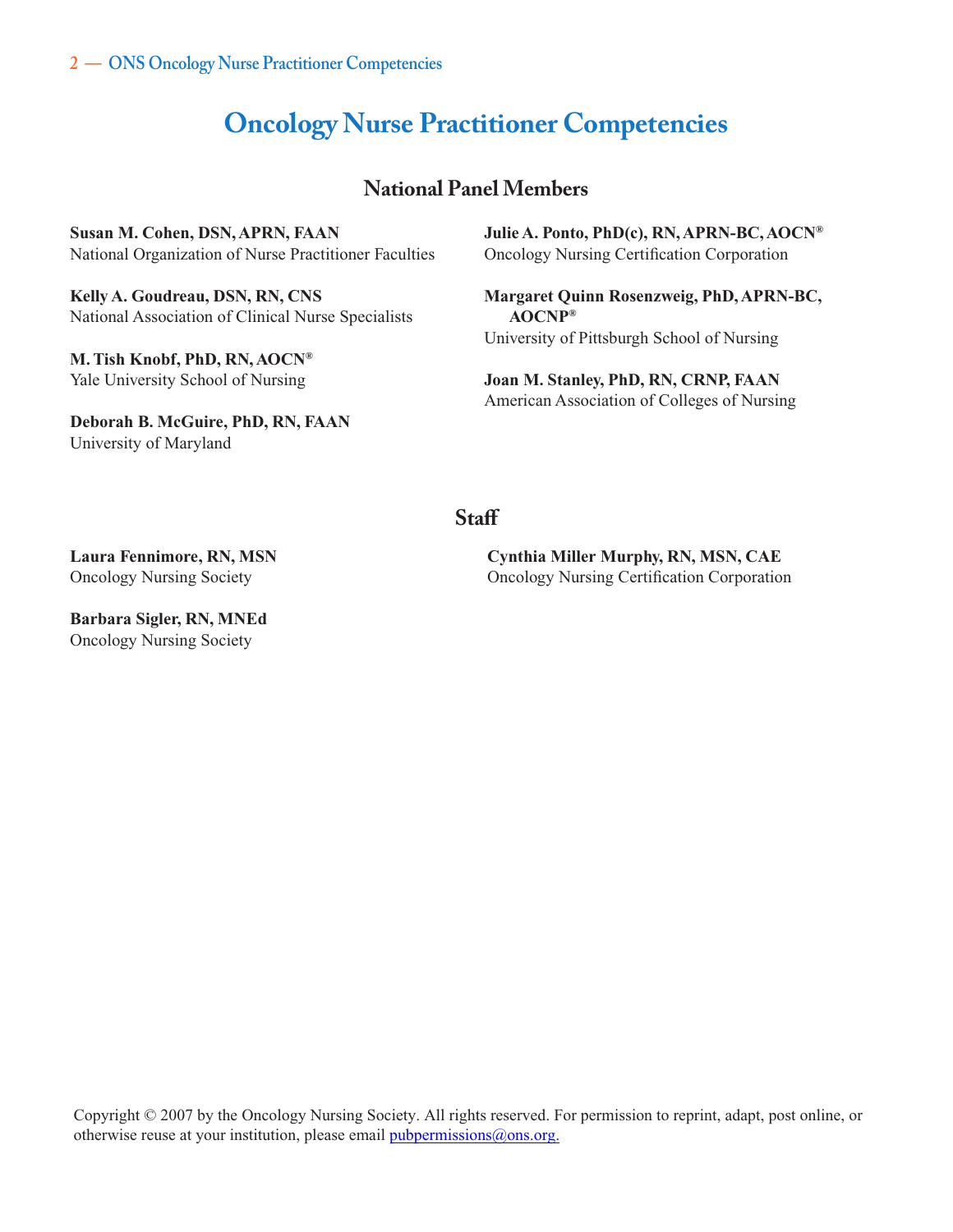### **Validation Panel**

**Pat Wills Alcoser, MSN, CPNP** Baylor College of Medicine/Texas Children's Hospital

**Deborah H. Allen, RN, MSN, FNP, APRN-BC, AOCNP®** Duke Comprehensive Cancer Center

**Karen Brown, FNP-C, ONP** Roswell Park Cancer Institute

**Kathleen Calzone, RN, MSN, APNG** International Society of Nurses in Genetics

**Cathy J. F. Cole, RNC, NP, MPH, CHES** Cooper Finkel Women's Health Center

**Joan O'Hanlon Curry, RN, MS, CPNP, CPON®** The Children's Hospital at Montefiore

**Lynn Czaplewski, RN-BC, CRNI, BSN, OCN®** Infusion Nurses Society

**Marie Flannery, RN, PhD** James P. Wilmot Cancer Center University of Rochester Medical Center and School of Nursing

**Cathy Haut, MS, CPNP** Pediatric Nursing Certification Board

**Michele M. Hughes, RN, MSN, ACNP, ONP-C** Orthopaedic Nurses Certification Board

**Robin King, MSN, CS, ACNP** Barbara Ann Karmanos Cancer Institute **Pam Malloy, MSN, RN, AACN** American Association of Colleges of Nursing

**Judie Much, APNC, AOCNP®** The Cancer Institute of New Jersey

**Rosemary Neider, RN, MSN, APRN-BC, AOCN®** University of Wisconsin Hospital and Clinics

**Mary Baron Nelson, MS, RN, CPNP, CPON®** Association of Pediatric Hematology/Oncology Nurses

**Jean Ridgeway, APN, NP, MSN, AOCN®** University of Chicago Medical Center

**Cheryl Rodgers, MSN, CPNP** Baylor College of Medicine/Texas Children's Hospital

**Barbara Barnes Rogers, CRNP, MN, AOCN®** Fox Chase Cancer Center

**Victoria Sinibaldi, RN, MS, CS, CRNP-BC, AOCN®** Johns Hopkins University School of Medicine/Johns Hopkins Hospita**l**

**Janet Wyatt, PhD, CRNP** Pediatric Nursing Certification Board

**Lisa M. Zajac, MSN, APRN-BC, OCN®** Barbara Ann Karmanos Cancer Institute

# **Endorsements**

**The following organizations endorse the** *Oncology Nurse Practitioner Competencies.*

American Nurses Credentialing Center, Commission on Accreditation Emergency Nurses Association Hospice and Palliative Nurses Association Infusion Nurses Society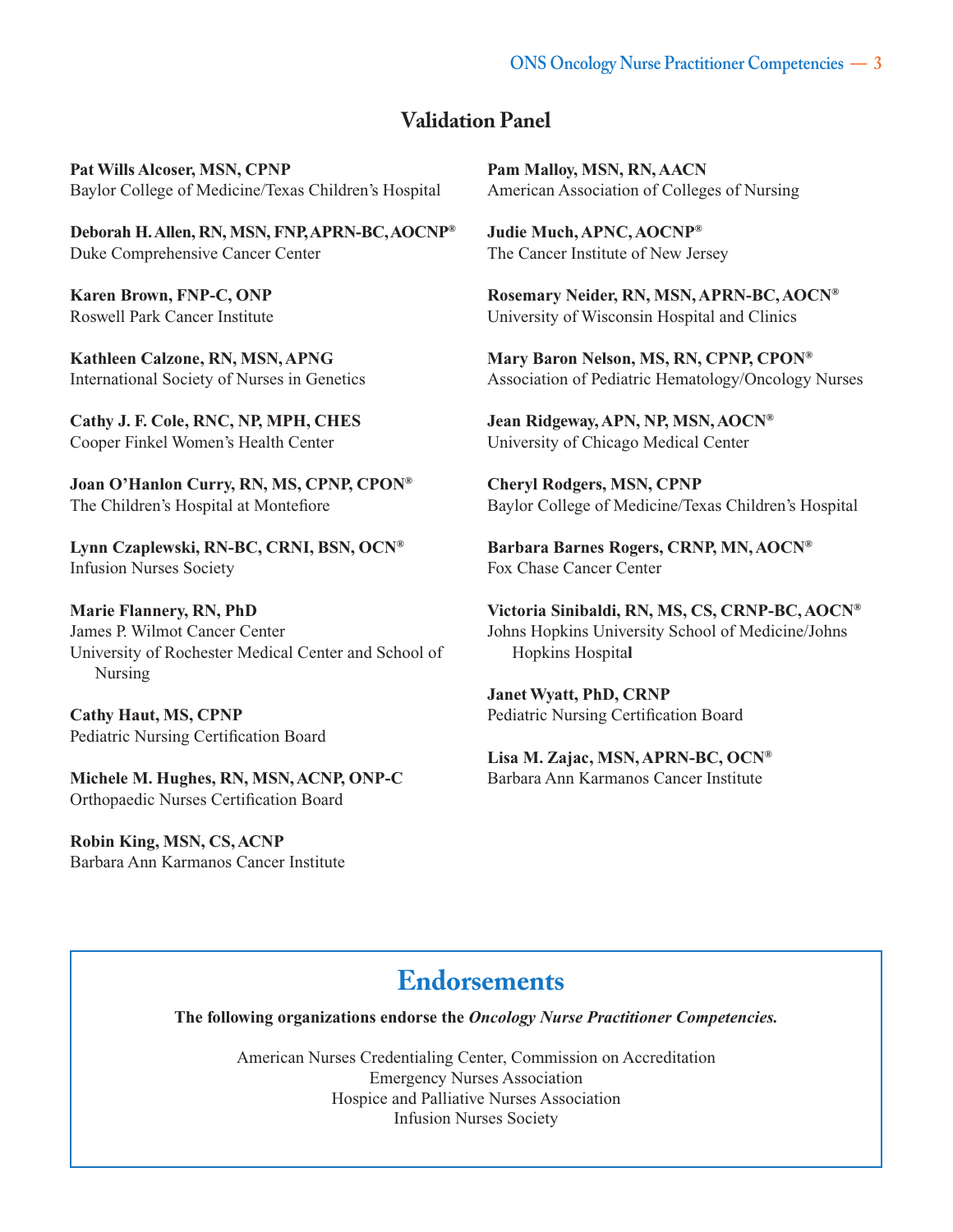# **Table of Contents**

|--|--|--|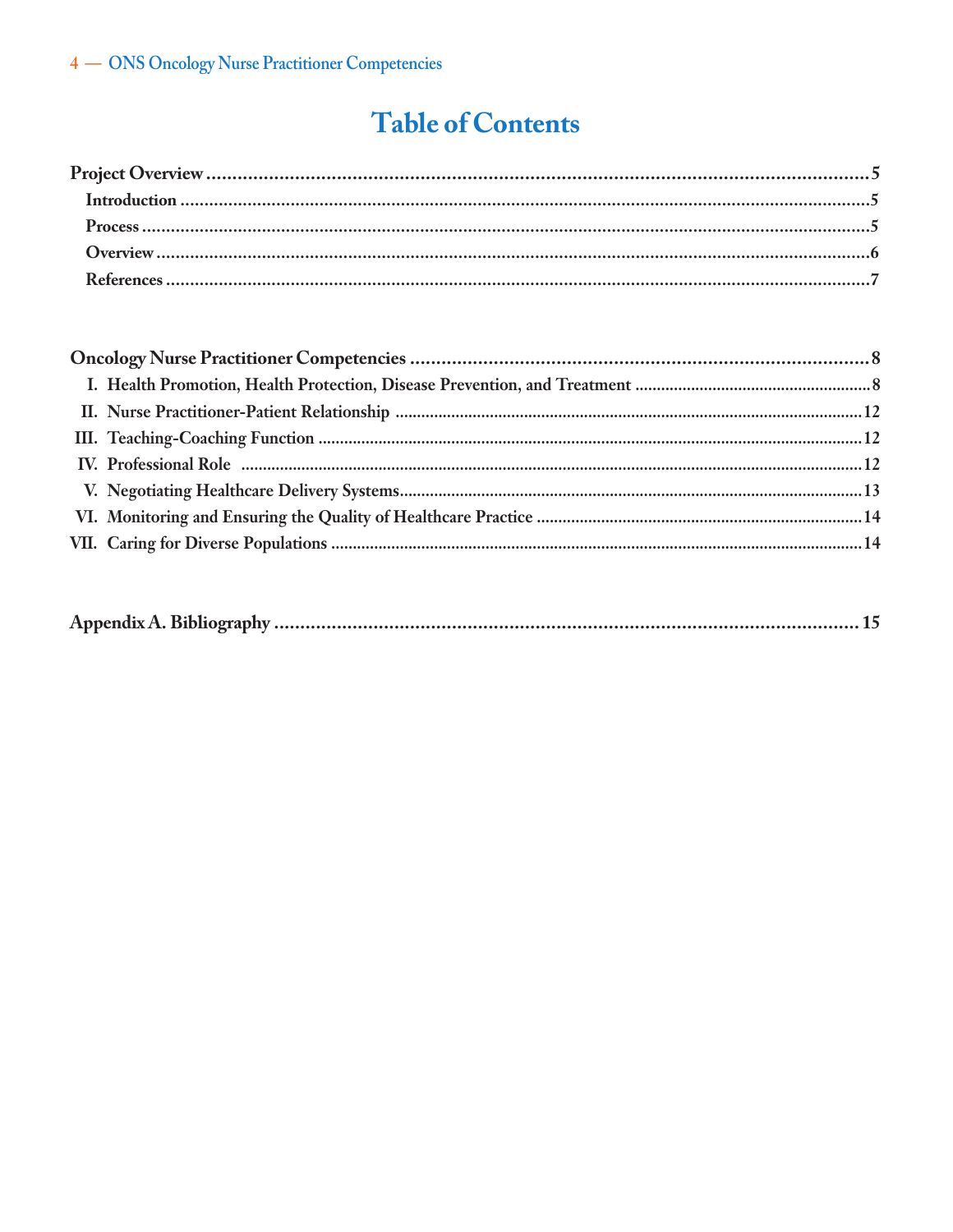## **Project Overview**

### **Introduction**

The American Cancer Society (ACS) estimates that 1,444,920 new cases of cancer will be diagnosed and that 559,650 Americans will die of cancer in 2007 (ACS, 2007). Although survival rates continue to climb, cancer remains the second most common cause of death in the United States, exceeded only by heart disease. Those who survive cancer often continue to receive treatment and require close follow-up care and surveillance. The National Cancer Institute (NCI) estimates that approximately 10.5 million Americans with a history of cancer were alive in 2003. Some were cancer-free, whereas others still had evidence of cancer and may have been undergoing treatment (ACS). A significant number of advanced practice registered nurses (APRNs) provide care to patients with a past, current, or potential diagnosis of cancer, and very distinct competencies are required to provide this care. As of May 2007, the membership of the Oncology Nursing Society (ONS) included 2,024 oncology nurse practitioners (ONPs).

### **Process**

The *Oncology Nurse Practitioner Competencies* reflect the work of a multi-organizational national panel. In 2005, ONS convened the panel, representing six national nursing organizations whose foci include advanced practice registered nursing education, oncology nursing practice, and certification of oncology nurse practitioners. Additional educators and practitioners were included on the national panel. ONS facilitated the work of the national panel through three phases that encompassed development, field review by practicing ONPs, and external validation of the competencies. The process used for this project models that used for the development of the *Nurse Practitioner Primary Care Competencies in Specialty Areas: Adult, Family, Gerontological, Pediatric, and Women's Health* (National Organization of Nurse Practitioner Faculties [NONPF] & American Association of Colleges of Nursing, 2002) and the *Acute Care Nurse Practitioner Competencies* (NONPF, 2004).

 The national panel convened for the first time in February 2005 at the ONS National Office in Pittsburgh, PA. During this meeting, the group reviewed the existing body of work, including standards of practice for oncology APRNs and existing competencies for nurse practitioners (see Appendix A) and began drafting the competencies. The national panel agreed that the *Oncology Nurse Practitioner Competencies* would build upon the core competencies for all nurse practitioners, and the panel agreed to use the same framework as that used for the primary care competencies in specialty areas.

Following the first meeting, the group convened several times by conference call to continue the work. A second meeting was held in April 2005, which again was followed by conference calls to complete phase one of the project, development of a set of consensus-based competencies for all ONPs by the national panel.

In September 2005, phase two of the project, the field review, was initiated. All ONS members who were nurse practitioners (approximately 1,800) were invited electronically to review the document and evaluate the

- Specificity of each competency, answering the question, Is the competency stated specifically and clearly? And if not, nurses could provide suggested revisions.
- • Relevance of each competency, answering the question, Is the competency necessary for entry-level ONPs?
- • Comprehensiveness of the document, providing any missing knowledge, skill, or attribute of the entry-level ONP.

Approximately 350 ONPs requested a copy of the document to review, and 127 completed reviews were received. The field review demonstrated general consensus with the majority of the competencies and provided valuable feedback for refinement, particularly in the area of specificity. Following the field review, a series of conference calls were held wherein the national panel reviewed the comments from the field reviewers and revised the document. The revised document was prepared for phase three, and the validation process was begun in the summer of 2006.

The validation panel included 21 individuals identified as having expertise related to ONP practice. Individuals were nominated to complete the validation process by a wide range of specialty nursing organizations, certifying bodies, and NCI-designated comprehensive cancer centers.

The individuals on the validation panel were identified as having experience in one or more of the following areas related to the nurse practitioner role or scope of practice: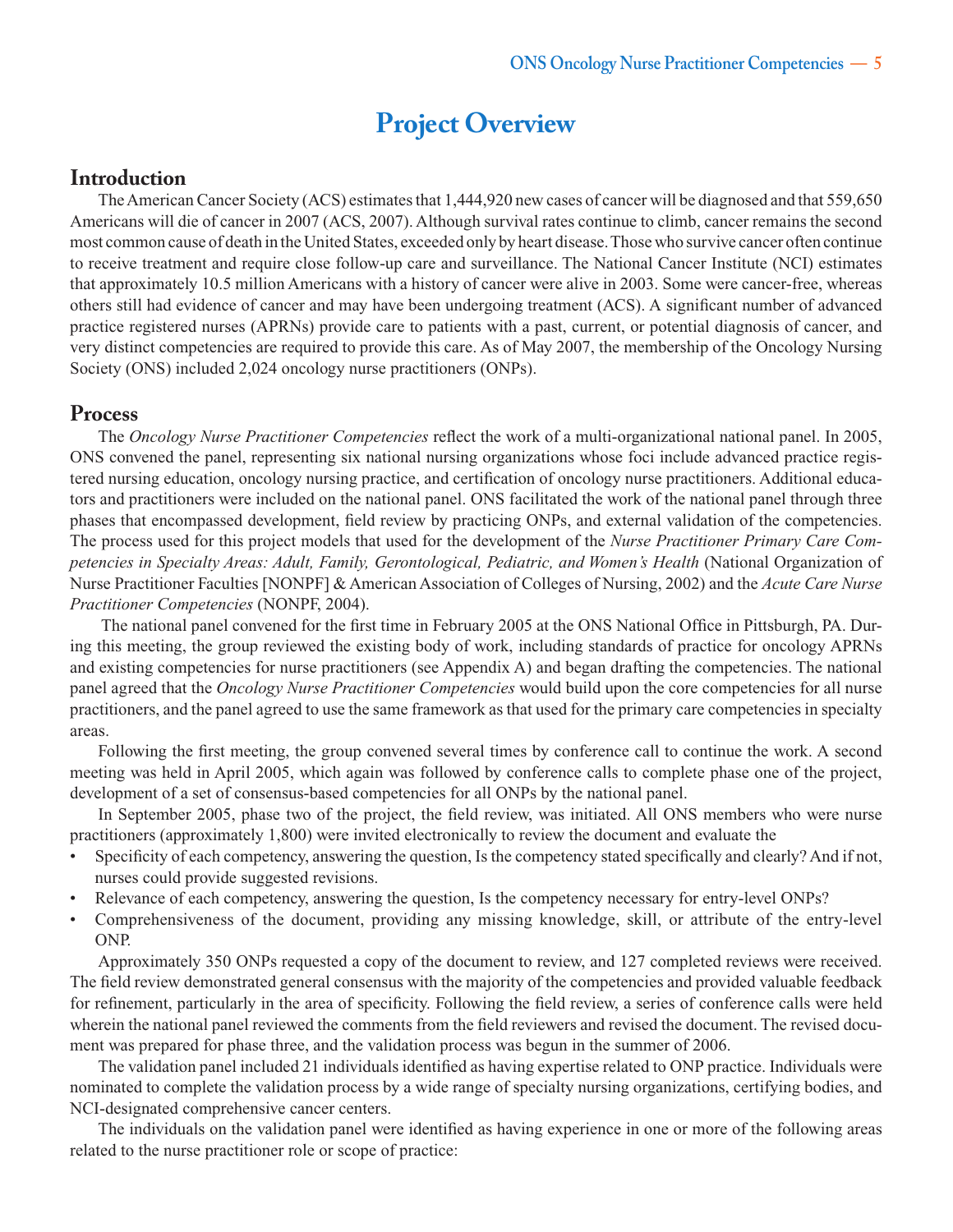- Delivery of oncology care
- • Education of ONPs
- Credentialing of ONPs
- • Accreditation of graduate nursing education programs.

The validation panel members were invited to review and evaluate the document using the same tool that the field reviewers used and answer the same questions related to specificity, relevance, and comprehensiveness. The validation process demonstrated general agreement with the competencies and provided valuable feedback for additional revisions and refinement. The national panel was again convened during a series of conference calls to review the feedback from the validation panel and revise the competencies. Based on the feedback, approximately 20% of the competencies underwent revision to enhance their specificity, and five competencies were added and seven competencies were deleted because of redundancy or consensus that they were not required for entry-level ONPs. Following the final revisions, the document included 103 entry-level competencies expected of all ONPs.

At the completion of the validation phase and consensus by the national panel on the final competencies, ONS distributed the document for endorsement by national nursing organizations that have a stake in oncology care and advanced practice registered nursing. The endorsement process remains fluid so that additional endorsers can be added to the electronic posting of the competencies. The competencies will be available to all endorsing organizations for electronic posting on Web sites. The intent is for widespread dissemination of the competencies to promote global recognition of the competencies as quality indicators for ONPs' entry into practice.

### **Overview**

This document describes entry-level competencies for ONPs who care for adults and late adolescents. Graduate programs that prepare ONPs include broad educational preparation in advanced pathophysiology, pharmacology, and advanced physical assessment (AACN, 1996), as well as the specific coursework and clinical experiences required to prepare graduates to care for patients with a past, current, or potential diagnosis of cancer. These competencies are intended to be used in conjunction with and build upon the core competencies identified for all nurse practitioners (see Appendix A). Upon graduation from a graduate oncology nurse practitioner program or entry into advanced oncology nursing practice, the ONP should demonstrate the competencies described in this document.

The competencies in this document emphasize the unique philosophy of practice for the ONP specialty and the unique needs of patients with a past, current, or potential diagnosis of cancer. ONPs are educationally prepared to provide advanced nursing care to meet the specialized physiologic and psychological needs of patients throughout the continuum of care, including cancer prevention and detection, cancer diagnosis and treatment, rehabilitation, survivorship, and endof-life care. Although individual ONPs may focus their practice on a particular stage in the continuum, they are prepared to provide primary, acute, and palliative care to patients with cancer, including the application of knowledge of genetics and genomics. As ONPs gain experience, their practice may include more advanced and additional knowledge, skills, and abilities not included in these entry-level competencies.

ONPs provide care in a variety of primary, acute, and tertiary settings, including comprehensive cancer care centers, urban and rural community hospitals, ambulatory and medical mobile clinics, private physician/nurse practices, community health centers, home care, palliative care settings, hospices, rehabilitation centers, and extended care facilities. ONPs provide care to specific populations in cancer prevention, screening, diagnosis, active treatment, palliative care, and rehabilitation in conjunction with the multidisciplinary healthcare team. The ONP's role includes the assessment, diagnosis, and management of cancer and related disorders. The ONP uses evidence-based literature and works toward evidence-based practice to effect a positive change in the health of and healthcare delivered to the patient with a past, current, or potential diagnosis of cancer.

Throughout this document, the term *patient* refers to adult and/or late adolescent individuals, their families, unrelated significant others and caregivers, and/or the community.

These competencies, in addition to the core competencies (NONPF, 2006) for all nurse practitioner practice, reflect the current knowledge base and scope of practice for entry-level ONPs. As scientific knowledge expands and the healthcare system and practice change, the nurse practitioner competencies will evolve. These competencies will periodically be reviewed and updated to reflect scientific advances and evidence-based changes in practice.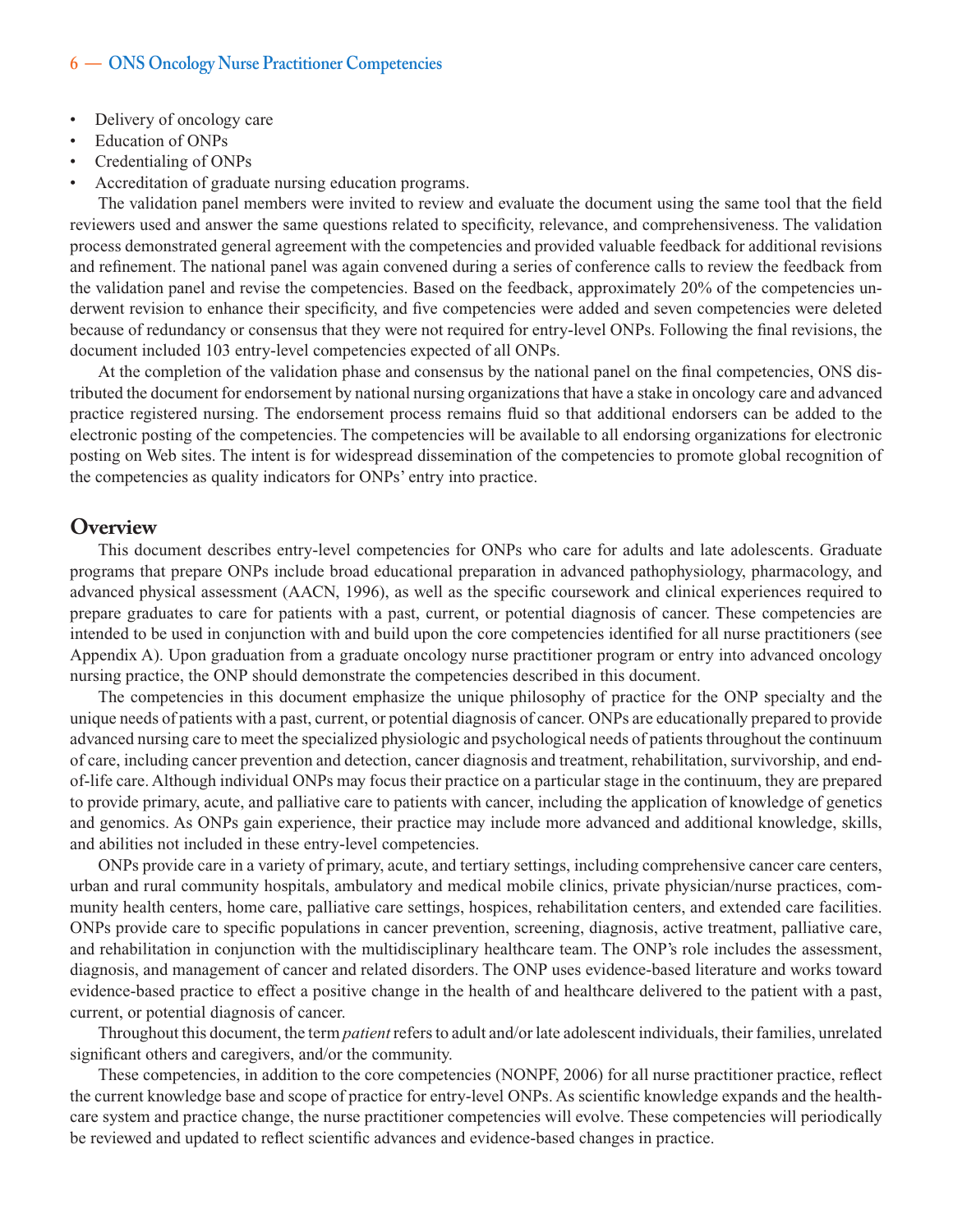### **References**

American Association of Colleges of Nursing. (1996). *The essentials of master's education for advanced practice nursing.* Washington, DC: Author. American Cancer Society. (2007). *Cancer facts and figures, 2007.* Atlanta, GA: Author. Retrieved May 18, 2007, from http://www.cancer.org National Organization of Nurse Practitioner Faculties. (2004). *Acute care nurse practitioner competencies.* Washington, DC: Author. National Organization of Nurse Practitioner Faculties. (2006). *Domains and core competencies of nurse practitioner practice.* Washington, DC: Author.

National Organization of Nurse Practitioner Faculties & American Association of Colleges of Nursing. (2002). *Nurse practitioner primary care competencies in specialty areas: Adult, family, gerontological, pediatric, and women's health.* Washington, DC: National Organization of Nurse Practitioner Faculties.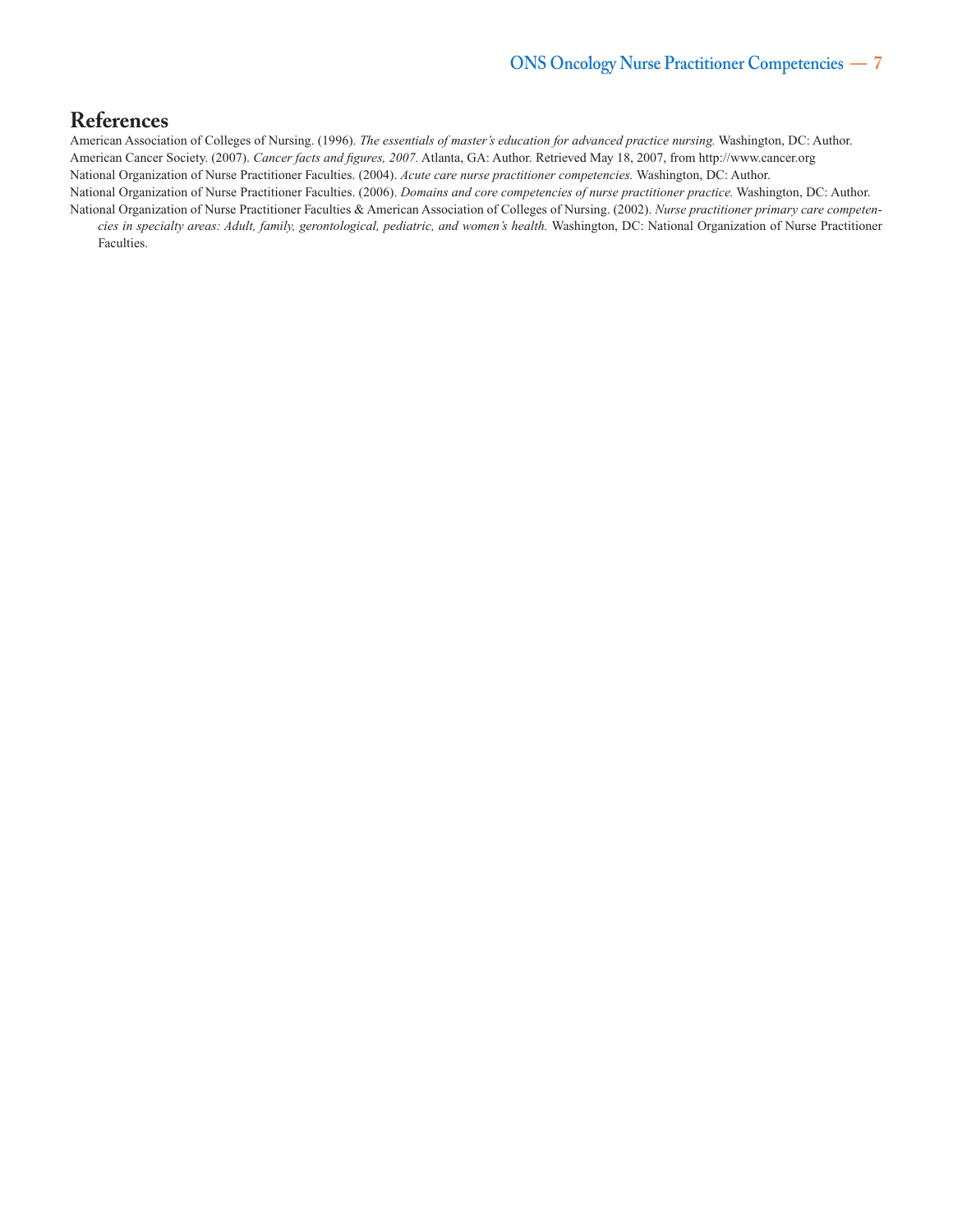### **I. HEALTH PROMOTION, HEALTH PROTECTION, DISEASE PREVENTION, AND TREATMENT**

### **A. Assessment of Health Status**

 These competencies describe the role of the oncology nurse practitioner (ONP) in assessing all aspects of the patient's health status, including for purposes of health promotion, health protection, and disease prevention. The ONP uses evidence-based clinical practice guidelines when available to guide screening activities, identify health promotion needs, and provide anticipatory guidance and counseling, addressing environmental, lifestyle, and developmental issues.

- 1. Obtains and documents a comprehensive health history for patients with a past, current, or potential diagnosis of cancer
- 2. Uses evidence-based practice guidelines and assessment tools for evaluating patients with a past, current, or potential diagnosis of cancer
- 3. Performs a relevant cancer risk assessment for:
	- General populations
	- At-risk populations
	- Newly diagnosed patients with cancer
	- Cancer survivors
- 4. Obtains comprehensive information related to risk, diagnosis, and past experience with cancer
- 5. Performs and documents complete, system-focused, symptom-specific physical examinations for patients
- 6. Performs a physical assessment of patients with cancer that includes a comprehensive review of systems and evaluation of manifestations and toxicities related to cancer and its treatment
- 7. Assesses actual or potential late effects of cancer and its treatment (e.g., second malignant neoplasms, cardiomyopathy, pulmonary dysfunction) in cancer survivors
- 8. Assesses the impact of physical comorbidities on cancer symptoms and response to treatment
- 9. Identifies the relationship between normal physiology and specific system alterations produced by cancer and cancer treatment
- 10. Assesses symptoms commonly seen in patients with cancer (e.g., fatigue, pain, nausea, vomiting)
- 11. Assesses for common signs and symptoms related to disease progression or recurrence
- 12. Assesses patients who are at high risk for signs and symptoms of oncologic emergencies
- 13. Performs a comprehensive assessment of nutritional status in patients with a current or past diagnosis of cancer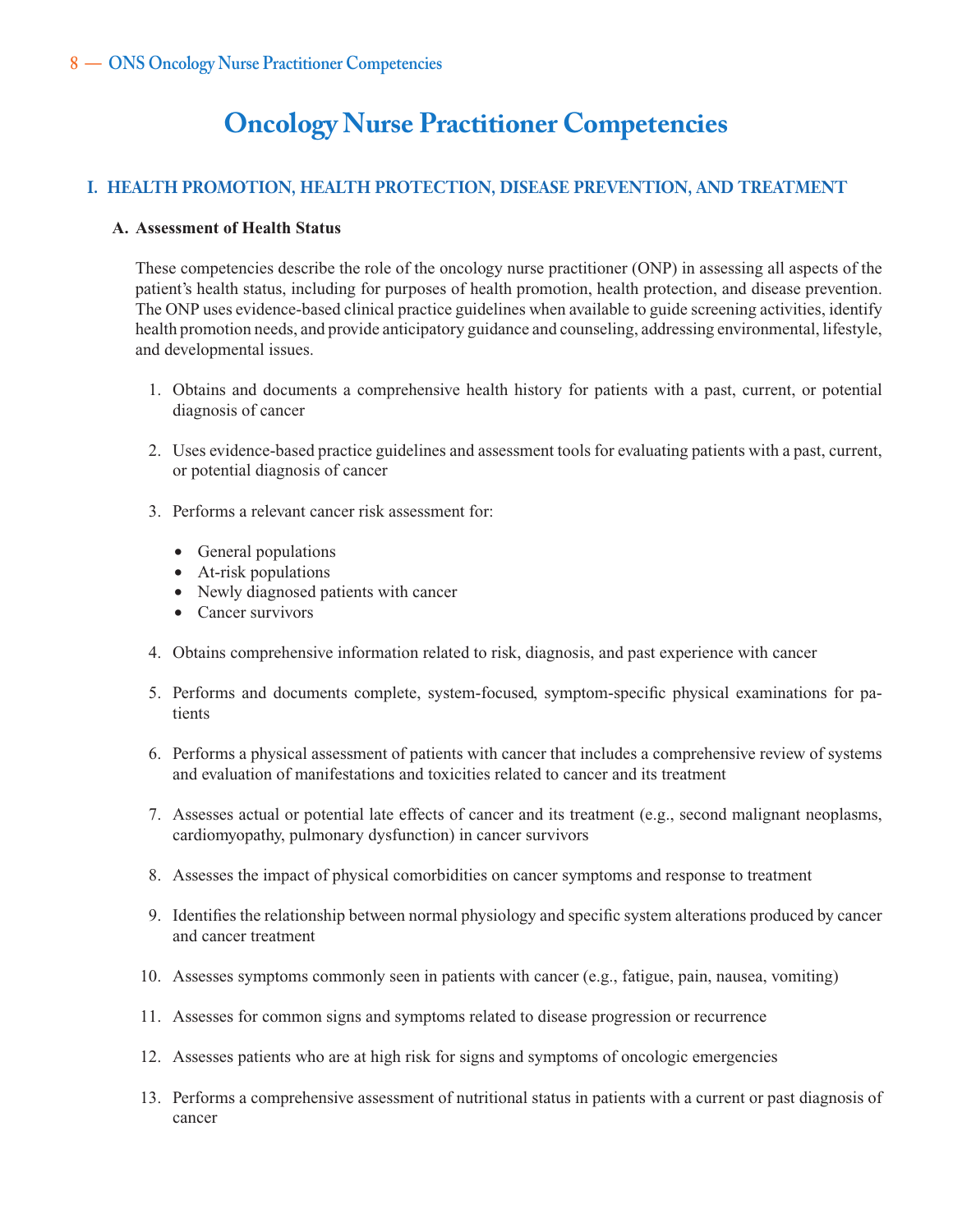- 14. Conducts a pharmacologic assessment, including over-the-counter medications, prescription drugs, nutritional supplements, and other complementary, alternative, and integrative therapies, to identify and correct any potential interactions with cancer therapeutics
- 15. Assesses the risks of polypharmacy to the patient's health
- 16. Performs a comprehensive assessment of functional status and the impact on activities of daily living, including but not limited to the following domains
	- Psychological
	- Role
	- Social
	- Cognitive
	- Physical
- 17. Assesses for the presence of psychological comorbidities (e.g., anxiety/depression, substance use), past and present coping skills, and the psychosocial impact of the cancer experience
- 18. Assesses concerns and issues related to sexual function, sexual well-being, and fertility of patients with a past, current, or potential diagnosis of cancer, including the impact on relationships
- 19. Assesses developmental, ethnic, spiritual, racial, socioeconomic, and gender variations in symptom presentation or illness experience of patients with cancer
- 20. Assesses the roles, tasks, and stressors of individuals, families, and caregivers and their ability to manage the illness experience (e.g., resources, support services, equipment, transportation, child care, anxiety, depression)
- 21. Assesses patients' ability to navigate the complex healthcare system and the barriers to continuity, coordination, and communication among multiple care providers

### **B. Diagnosis of Health Status**

 The ONP is engaged in the diagnosis of health status. This diagnostic process includes critical thinking, differential diagnosis, and the integration and interpretation of various forms of data.

- 1. Orders screening, diagnostic, and surveillance examinations or tests
- 2. Demonstrates knowledge of technical skills needed to perform diagnostic procedures to confirm or rule out health problems (e.g., bone marrow aspirations, spinal taps, skin biopsies)
- 3. Performs an initial interpretation of laboratory studies and diagnostic tests, including but not limited to chest x-ray or electrocardiogram
- 4. Reviews diagnostic and laboratory study results to confirm or rule out health problems
- 5. Demonstrates knowledge of atypical presentations of cancer
- 6. Demonstrates understanding of the principles of cancer staging
- 7. Collaborates with relevant healthcare team members and gathers additional information for further differential diagnosis and problem identification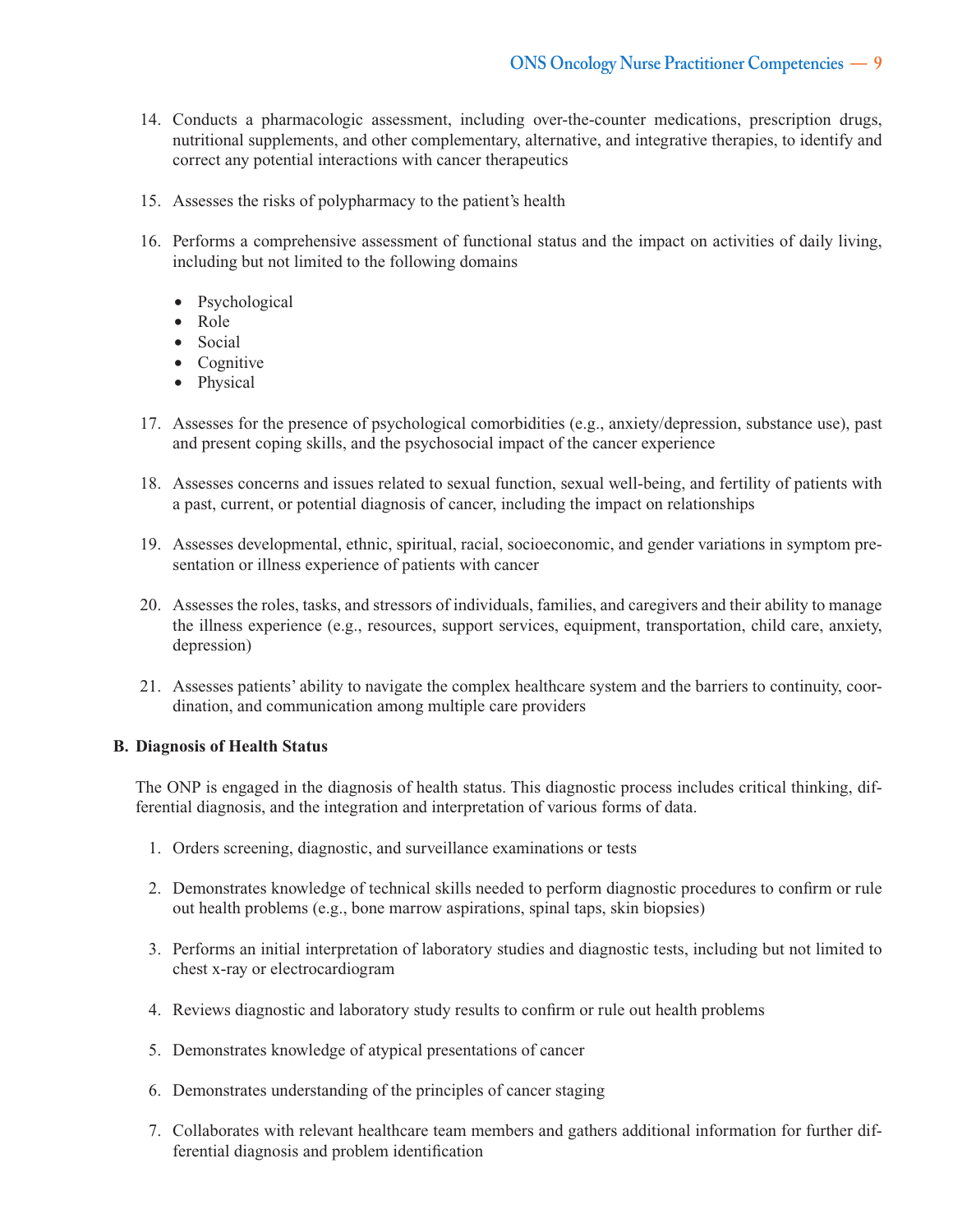- 8. Diagnoses common episodic, acute, and chronic physical problems in patients with a past or current diagnosis of cancer
- 9. Diagnoses acute and chronic conditions that may result in rapid physiologic deterioration or life-threatening instability, including oncologic emergencies
- 10. Identifies the need for screening for common late effects in cancer survivors (e.g., infertility, cardiomyopathy)
- 11. Reformulates diagnoses based on new or additional assessment data
- 12. Determines the impact of comorbidities on the prognosis and treatment of patients with cancer
- 13. Diagnoses acute and chronic psychological complications (e.g., anxiety, depression, substance abuse) and their influence on the patient's psychological state
- 14. Documents diagnoses and problems to facilitate identification and initiation of the treatment plan and outcome evaluation
- 15. Demonstrates knowledge of diagnostic and procedural coding documentation requirements

### **C. Plan of Care and Implementation of Treatment**

 The objectives of planning and implementing therapeutic interventions are to return the patient to a stable state and to optimize the patient's health. These competencies describe the ONP's role in managing the patient, minimizing physical and psychological complications, and maximizing the patient's health potential.

### **Plan of Care**

- 1. Collaborates with the multidisciplinary team, patient, family, and caregivers to formulate a comprehensive plan of care for patients with cancer, including appropriate health education, health promotion and health maintenance, rehabilitation, and palliative care
- 2. Plans for the management of common cancer-related episodic, acute, and chronic problems
- 3. Plans for the management of cancer and cancer treatment–related symptoms (e.g., pain, nausea/vomiting, neuropathies, infection)
- 4. Integrates evidence-based, nonpharmacologic treatment modalities into the plan of care
- 5. Plans therapeutic interventions to restore or maintain an optimal level of functioning
- 6. Establishes a comprehensive plan of care as patients transition from active treatment to cancer survivorship or end-of-life care
- 7. Plans for long-term evaluation and management of late effects of treatment
- 8. Coordinates care with attention to resource availability, accessibility, quality, and cost-effectiveness
- 9. Coordinates care within a context of functional status, cultural considerations, spiritual needs, family or caregiver needs, and ethical principles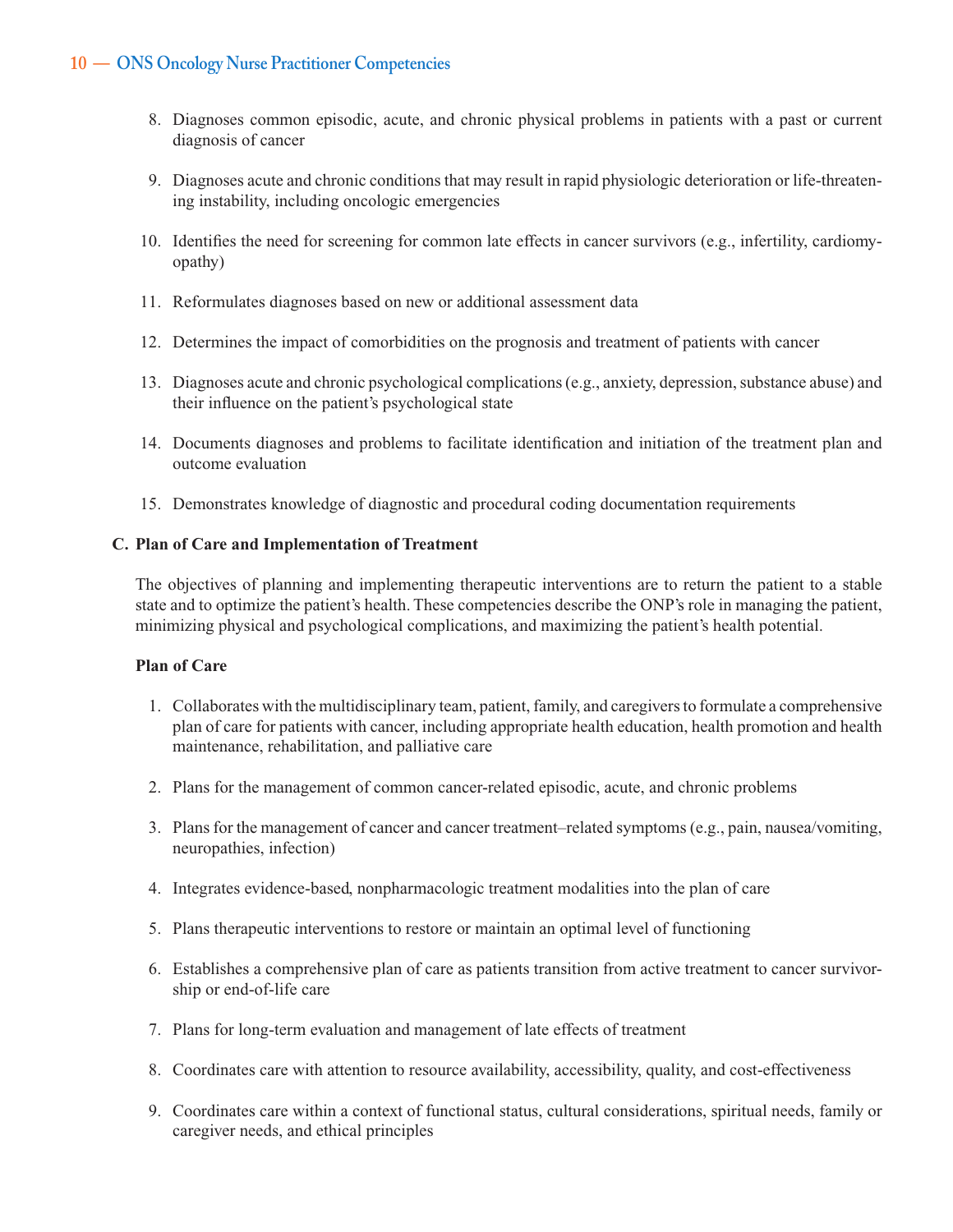- 10. Demonstrates awareness of appropriate clinical trials and research studies for which patients may be eligible and assists in recruiting patients as appropriate
- 11. Incorporates patients' developmental learning needs and preferences in planning patient and family teaching
- 12. Documents the plan of care and intended outcomes to ensure that interventions will be implemented as planned

### **Implementation**

- 1. Uses evidence-based strategies in the management of patients across the continuum of care (i.e., prevention, early detection, diagnosis, treatment, rehabilitation, survivorship, and end-of-life care)
- 2. Monitors and manages the effects of cancer and cancer treatment
- 3. Provides anticipatory guidance to assist patients and families in coping with the illness and its potential or expected outcomes
- 4. Considers comorbid conditions when implementing cancer treatment
- 5. Treats episodic, acute, and chronic health problems
- 6. Initiates appropriate treatments and referrals for patients experiencing an oncologic emergency (e.g., disseminated intravascular coagulation, superior vena cava syndrome, spinal cord compression)
- 7. Implements interventions to support patients who have a rapidly deteriorating physiologic condition, including the application of basic and advanced life support and other invasive interventions or procedures to regain physiologic stability
- 8. Educates and supports patients in self-care strategies
- 9. Refers patients to other healthcare providers for further evaluation as appropriate
- 10. Refers patients and families to appropriate support services
- 11. Facilitates transitions between healthcare settings to provide continuity of care
- 12. Uses an ethical framework in all aspects of patient care to assist patients, families, and other caregivers on issues related to the care and management of symptoms, advance directives, and palliative and end-of-life care
- 13. Coordinates palliative and end-of-life care in collaboration with patients, families, caregivers, and other members of the multidisciplinary healthcare team
- 14. Evaluates the effectiveness of interventions and revises the plan of care as appropriate
- 15. Determines the impact of cancer treatment and its side effects and long-term effects on patient outcomes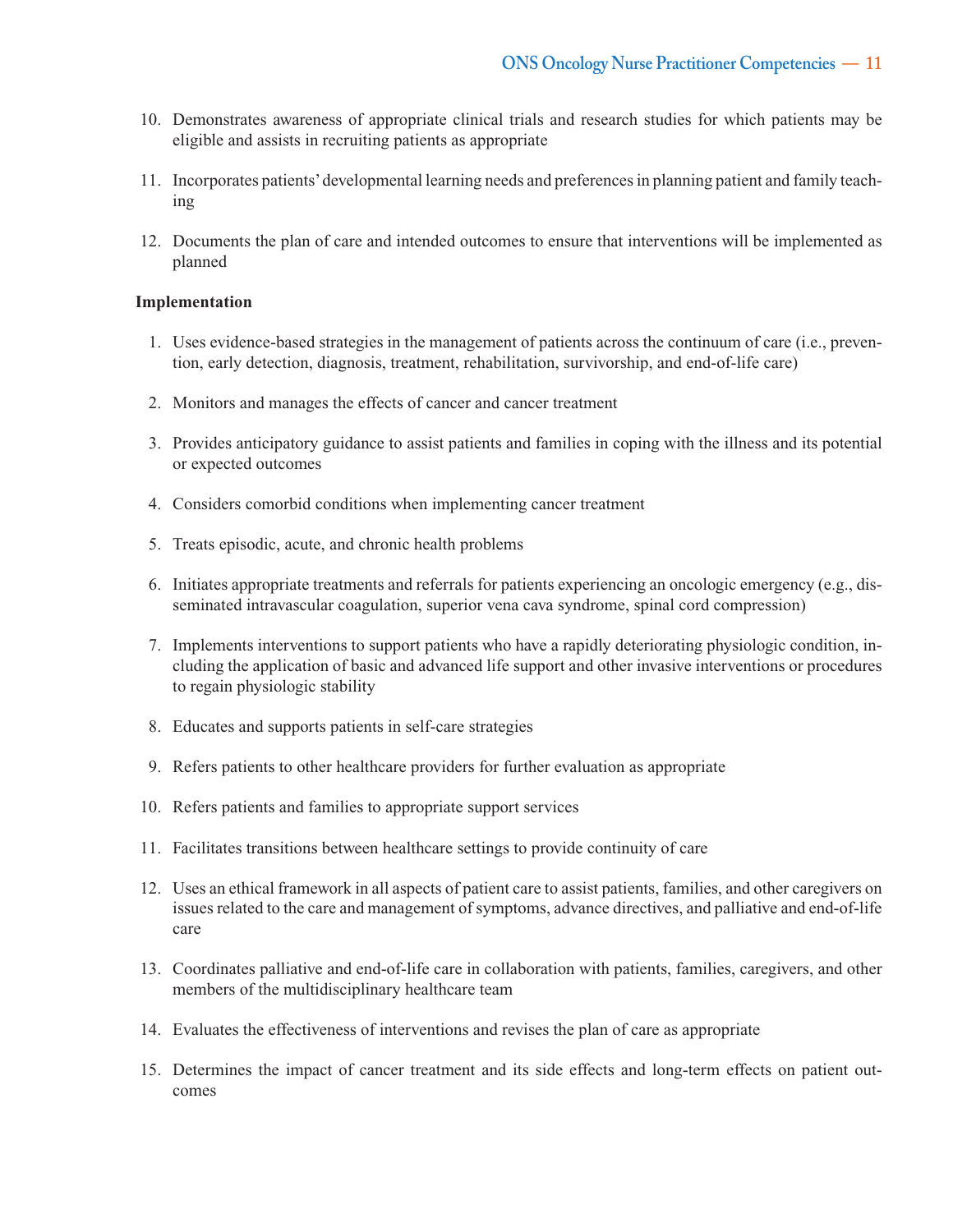### **II. NURSE PRACTITIONER-PATIENT RELATIONSHIP**

 Competencies in this area demonstrate the personal, collaborative, and therapeutic approach, which enhances the effectiveness of the ONP's patient care. These competencies speak to the critical importance of interpersonal transactions as they relate to patient outcomes.

- 1. Establishes caring relationships with patients, families, and other caregivers to facilitate coping with sensitive issues
- 2. Facilitates patient and family decision making regarding complex treatment, symptom management, and endof-life care
- 3. Assists patients with cancer and their families in preparing for and coping with grief and bereavement

### **III. TEACHING-COACHING FUNCTION**

These competencies describe the ONP's teaching function, which is to impart knowledge and skills for self-care to the patient. The coaching function involves the skills of advocacy, support, and reinforcement.

- 1. Develops interventions with patients and families that are consistent with patients' physiologic and psychological needs and values
- 2. Uses age-appropriate learning principles in patient, family, and caregiver education
- 3. Educates patients, families, caregivers, and the community about cancer risk, screening, and early detection
- 4. Uses evidence-based information to help patients with cancer and their families to make informed decisions
- 5. Provides information to patients and families to facilitate adherence to cancer treatment, supportive care, and follow-up
- 6. Educates patients and families about expected and potential adverse effects and costs (as appropriate) of prescribed pharmacologic and nonpharmacologic treatments and interventions
- 7. Educates cancer survivors regarding their risk for long-term effects of cancer and its treatment (e.g., second malignant neoplasm, skin cancer, cardiopulmonary complications)
- 8. Facilitates patient decision making by explaining treatment alternatives and potential outcomes, including the option of discontinuing active cancer treatment while optimizing supportive care
- 9. Educates patients and families on the risks and benefits of alternative, integrative, and complementary therapies, including possible adverse interactions with standard and investigational cancer therapies

### **IV. PROFESSIONAL ROLE**

These competencies describe the varied role of the ONP, specifically related to advancing the profession and enhancing direct care and management. The ONP demonstrates a commitment to the implementation, preservation, and evolution of the ONP role.

1. Builds collaborative, interdisciplinary relationships to provide optimal care to patients with cancer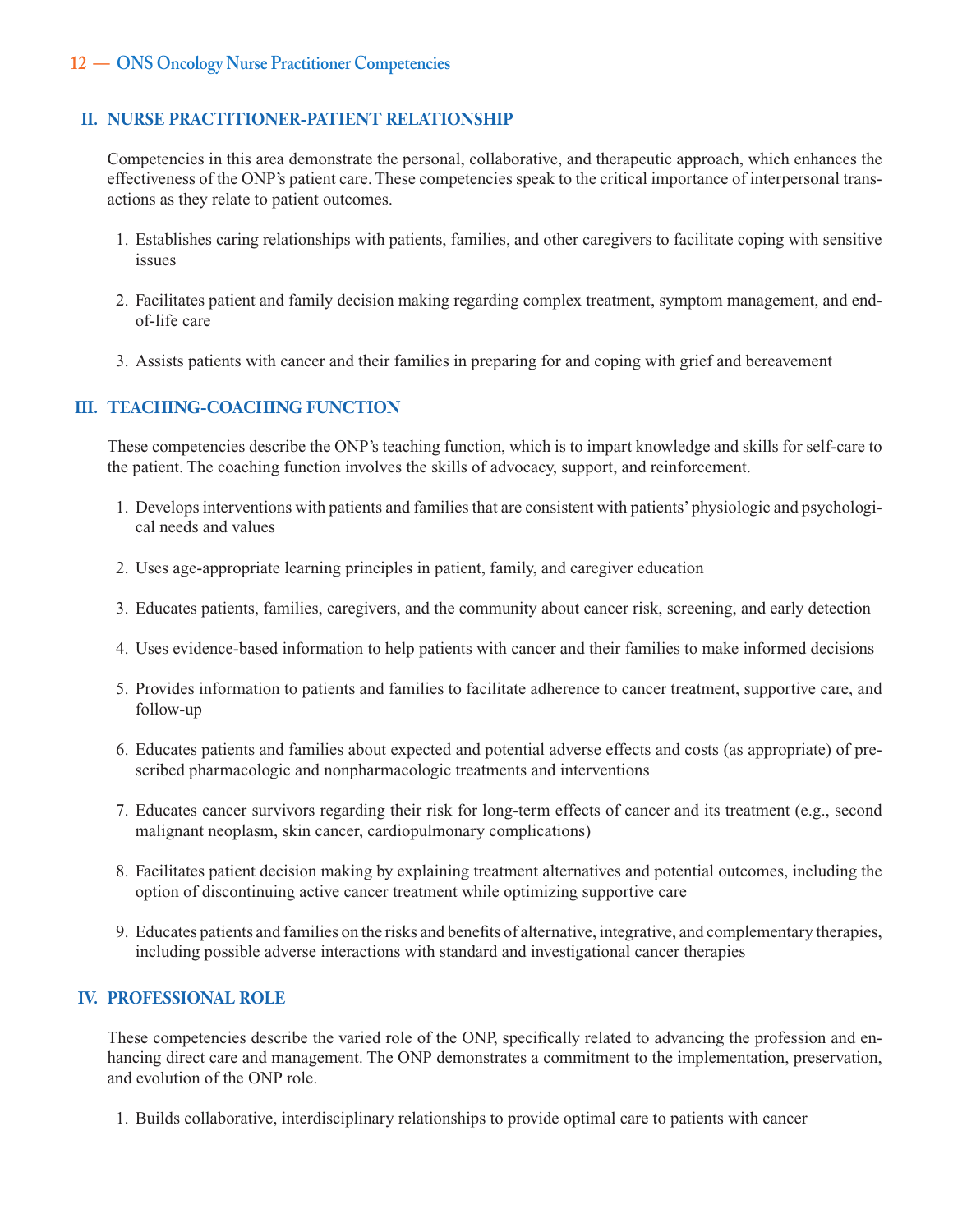- 2. Promotes life-long learning and evidence-based practice while continually acquiring knowledge and skills needed to improve patient care
- 3. Recognizes the importance of participation in community and professional organizations that influence cancer care and support the role of the ONP
- 4. Contributes to the knowledge base of the healthcare community through community outreach, involvement in professional organizations, presentations, publications, and participation in research
- 5. Maintains professional competence and credentials appropriate to the role and specialty
- 6. Disseminates knowledge required to care for patients with cancer to other healthcare workers and caregivers through peer education, staff development, mentoring, and preceptor experiences
- 7. Translates research findings and other evidence for other healthcare professionals to improve the care of patients with cancer
- 8. Promotes the role of the ONP and its significance in improving patient outcomes to the healthcare team, thirdparty payers, regulators, legislators, and the public
- 9. Participates in clinical and nursing research to promote positive outcomes for patients with cancer and their caregivers
- 10. Advocates within the healthcare system and policy arenas for the health needs of patients with cancer

### **V. NEGOTIATING HEALTHCARE DELIVERY SYSTEMS**

These competencies describe the ONP's role in achieving improved health outcomes for patients, communities, and systems by overseeing and directing the delivery of clinical services within an integrated system of health care.

- 1. Assists patients with cancer and their families and caregivers to negotiate healthcare delivery systems
- 2. Creates and enhances positive, health-promoting environments that maintain a climate of dignity and privacy for patients with cancer
- 3. Identifies aspects of the healthcare system that create barriers to comprehensive cancer care and long-term care for cancer survivors
- 4. Incorporates knowledge of payment and reimbursement systems and financial resources into the plan of care for patients with cancer
- 5. Documents clinical services provided in accordance with reimbursement regulations and guidelines
- 6. Adheres to institutional, state, and federal laws and regulations related to the care of patients with cancer
- 7. Refers patients to appropriate local, state, and national patient-support resources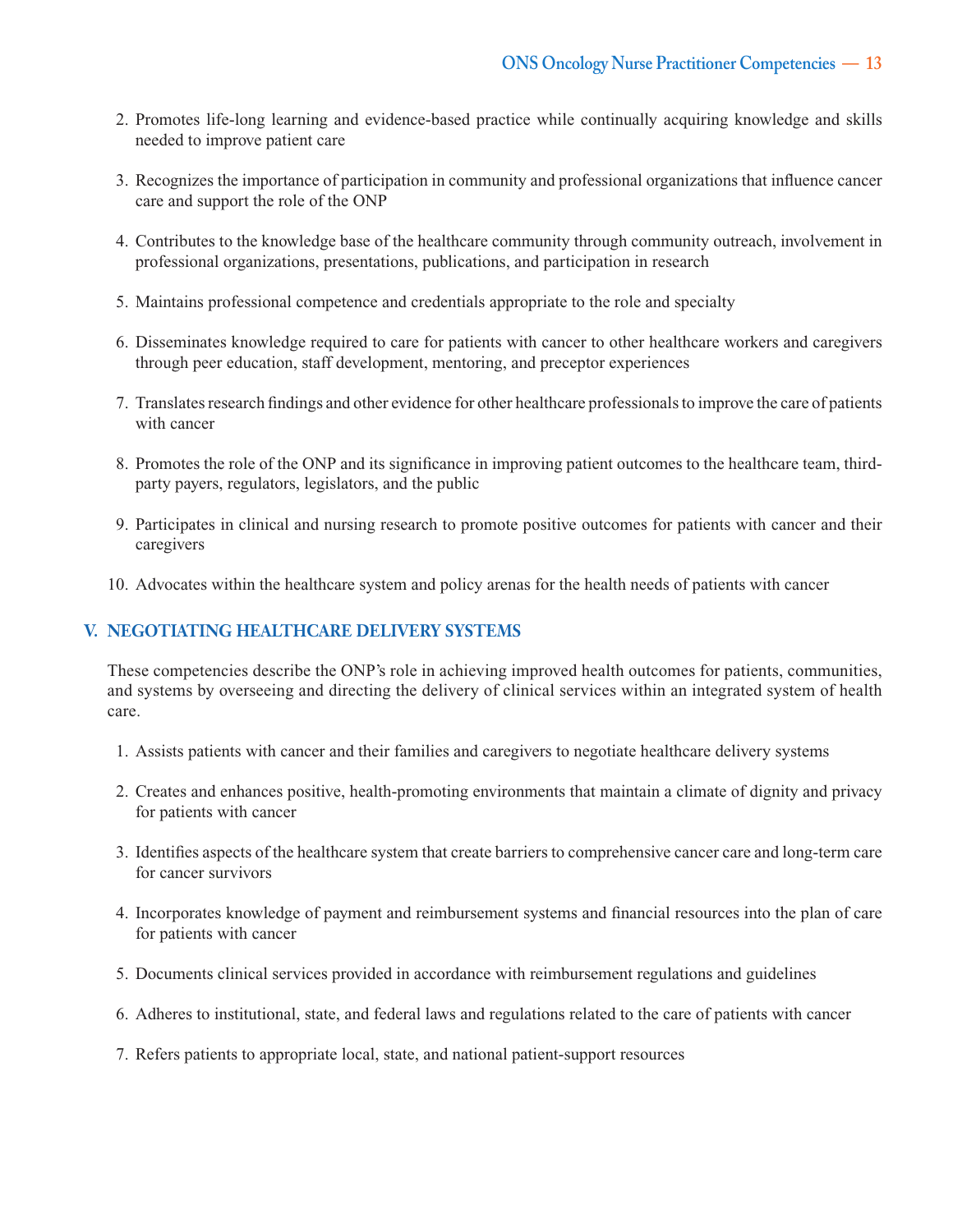### **VI. MONITORING AND ENSURING THE QUALITY OF HEALTHCARE PRACTICE**

These competencies describe the ONP's role in ensuring quality of care through consultation, collaboration, continuing education, certification, and evaluation. The monitoring function of the role also is addressed relative to the monitoring of one's own practice, as well as by engaging in interdisciplinary peer and systems review.

- 1. Applies evidence-based practice using quality improvement strategies in providing care to patients with cancer
- 2. Promotes an environment for ethical decision making and patient advocacy for patients with cancer
- 3. Participates in the design and implementation of evidence-based protocols and processes of care to improve outcomes for patients with cancer (e.g., decreasing medication errors, reducing infection rate, pain management)
- 4. Uses internal resources (e.g., ethics committee, risk management, legal department) and external resources (e.g., professional organizations, government officials, community agencies) to facilitate the resolution of moral and ethical issues
- 5. Identifies research questions based on recurrent problems related to the care of patients with a potential, actual, or previous diagnosis of cancer
- 6. Advocates for patient/family rights to make decisions regarding durable power of attorney, advance directives, and related issues

### **VII. CARING FOR DIVERSE POPULATIONS**

These competencies describe the ONP's role in providing competent care to diverse populations with respect to culture, race, ethnicity, religion, spirituality, gender, or lifestyle.

- 1. Recognizes the diversity among patients, families, caregivers, and the community that influences patient decisions and outcomes of care
- 2. Recognizes the impact of provider and institutional cultural biases on cancer care
- 3. Recognizes the potential limitations of assessment methods and tools in a diverse population
- 4. Incorporates resources that meet the diverse needs of patients into the planning and delivery of care
- 5. Educates professional and lay caregivers to provide care with attention to individual diversity for patients with cancer